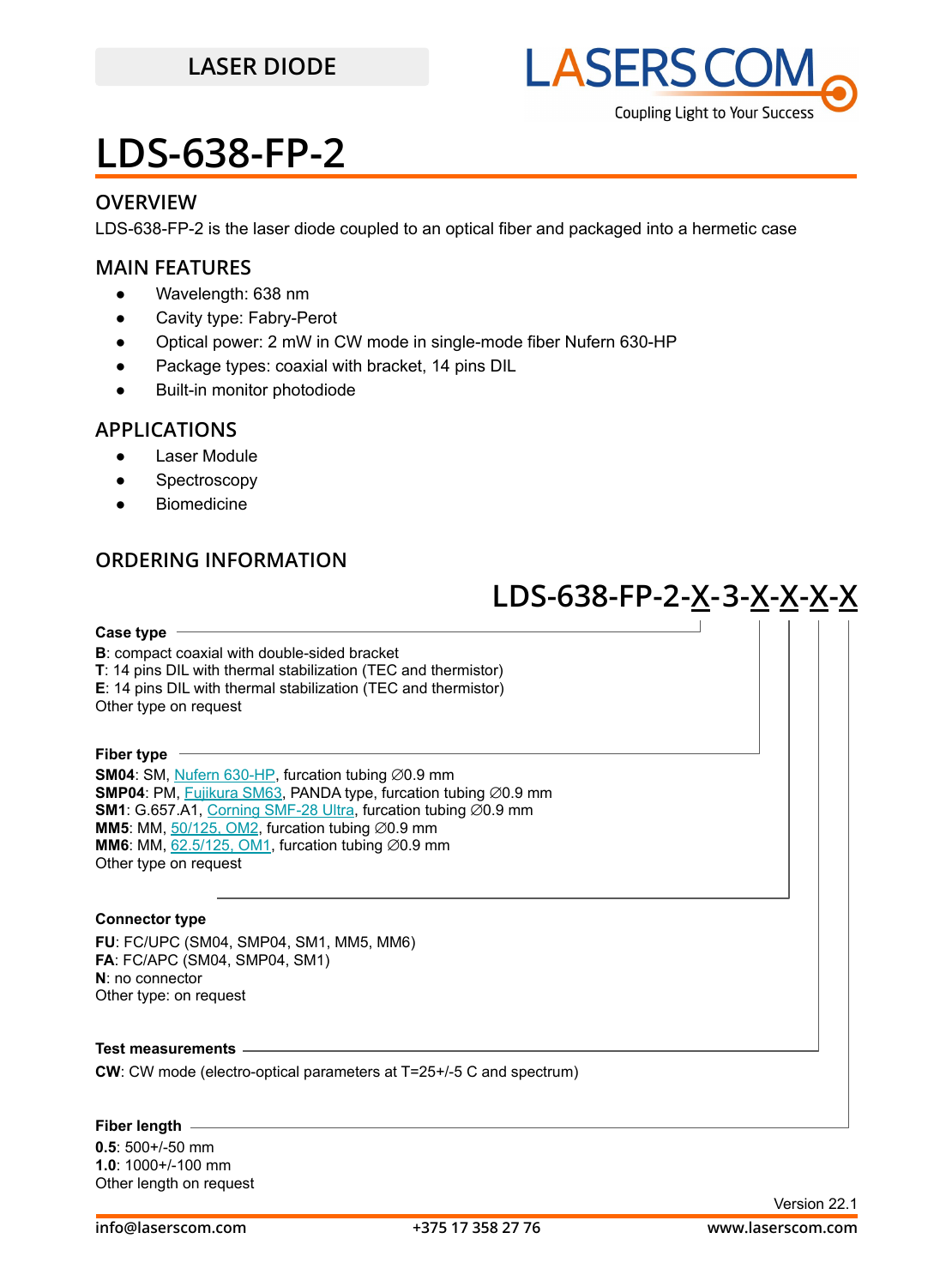

## **ABSOLUTE MAXIMUM RATINGS**

| <b>Parameter</b>             |              | Value       | Unit | <b>Conditions</b>                   |
|------------------------------|--------------|-------------|------|-------------------------------------|
| Laser diode forward current* | Imax         | 33          | mA   | CW, $T = 25^{\circ}$ C              |
| Laser diode reverse voltage  | $V_{RL}$     | 2           | V    |                                     |
| Photodiode reverse voltage   | $V_{\rm RP}$ | 30          | V    |                                     |
| Operating temperature**      | $T_{OP}$     | $-10 - +70$ | °C   | Package B                           |
| Operating temperature**      | י ח∩         | $-40 - +60$ | °C   | Package T, E (Tst = $25^{\circ}$ C) |
| Storage temperature          | sta          | $-20 - +60$ | °C   |                                     |
| Soldering temperature        | sold         | 260         | °C   | Max. 5 seconds                      |

\*Maximal laser diode forward current depends on the operating temperature. Please, refer to the figure below.



\*\*Operating temperature is defined by the case temperature. It is recommended to ensure sufficient heat dissipation so that the module's maximum operating temperature is not exceeded.

Operating temperature for the DIL-14-pins case (T or E) with TEC is defined for internal temperature stabilization at Tst =  $25^{\circ}$ C that corresponds to thermistor resistance Rt = 10 kOhm.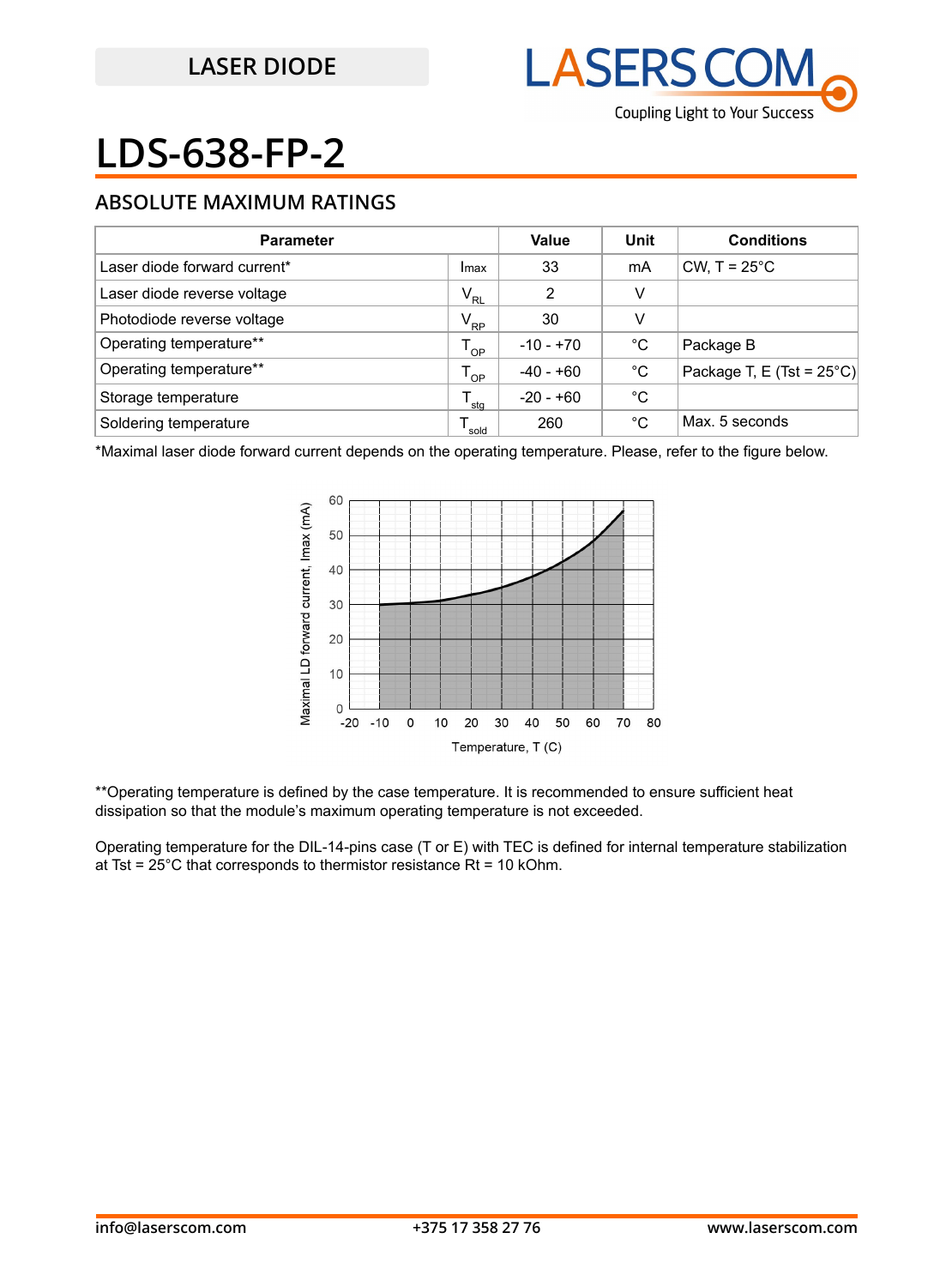

## **ELECTRICAL-OPTICAL CHARACTERISTICS (T = 25 °C)**

| <b>Parameter</b>                   |               | <b>MIN</b> | <b>TYP</b> | <b>MAX</b> | Unit                  | <b>Conditions</b>                                             |
|------------------------------------|---------------|------------|------------|------------|-----------------------|---------------------------------------------------------------|
| Optical power (CW)                 | Pcw           | 2          |            |            | mW                    | $CW$ , $lop = 33$ mA, SM04                                    |
| Mean wavelength                    | λ             | 630        | 638        | 645        | nm                    | $CW$ , $lop = 33$ mA                                          |
| Spectral width                     | Δλ            |            |            | 3          | nm                    | $CW$ , $lop = 33$ mA                                          |
| Wavelength-temperature coefficient | $d\lambda/dT$ |            | 0.20       |            | $nm$ <sup>o</sup> $C$ | $CW$ , $lop = 33$ mA                                          |
| Threshold current                  | Ith           |            | 17         | 25         | mA                    |                                                               |
| Slope efficiency                   | <b>Se</b>     | 0.12       | 0.17       |            |                       | lmW/mAl CW. SM04                                              |
| Operating voltage                  | Vop           |            | 2.3        | 2.5        | V                     | $CW$ , $lop = 33$ mA                                          |
| Monitor current                    | Im            | 0.1        | 0.4        | 0.8        | mA                    | CW, $lop = 33$ mA, $V_r = 5$ V                                |
| Polarization extinction ratio      | <b>PER</b>    | 14         |            |            | dB                    | CW. SMP04                                                     |
| Front-to-rear tracking error       | Er            |            | 0.5        | 1.0        | dB                    | CW, $P_{cw} = 1$ mW, SM04,<br>$T = -10 \approx +50^{\circ}$ C |

Tracking error Er = max | 10 lg [P(T)/P(25°C)]]|, Im= const, T = Tmin ~ Tmax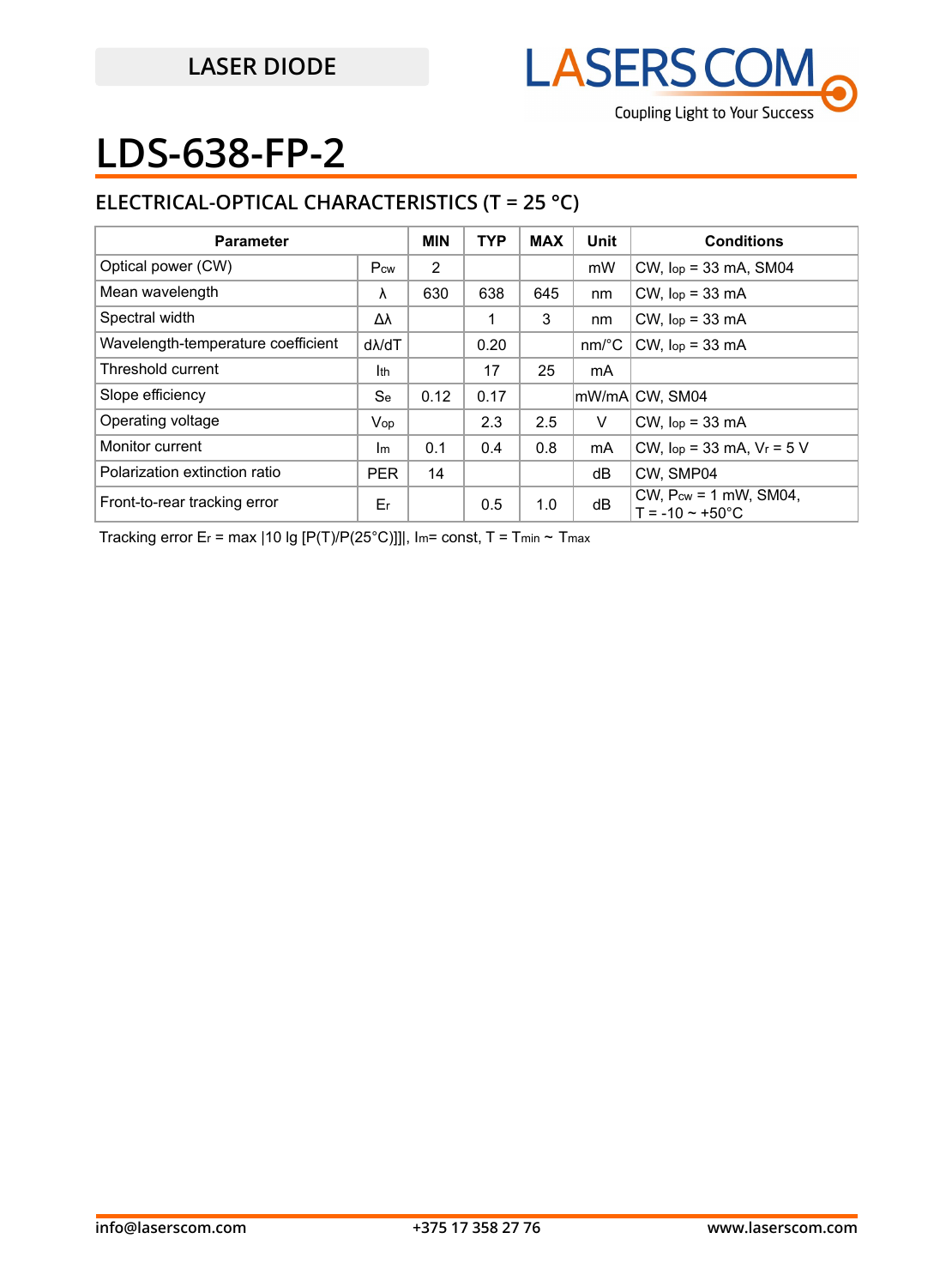## **LASER DIODE**



## **LDS-638-FP-2**







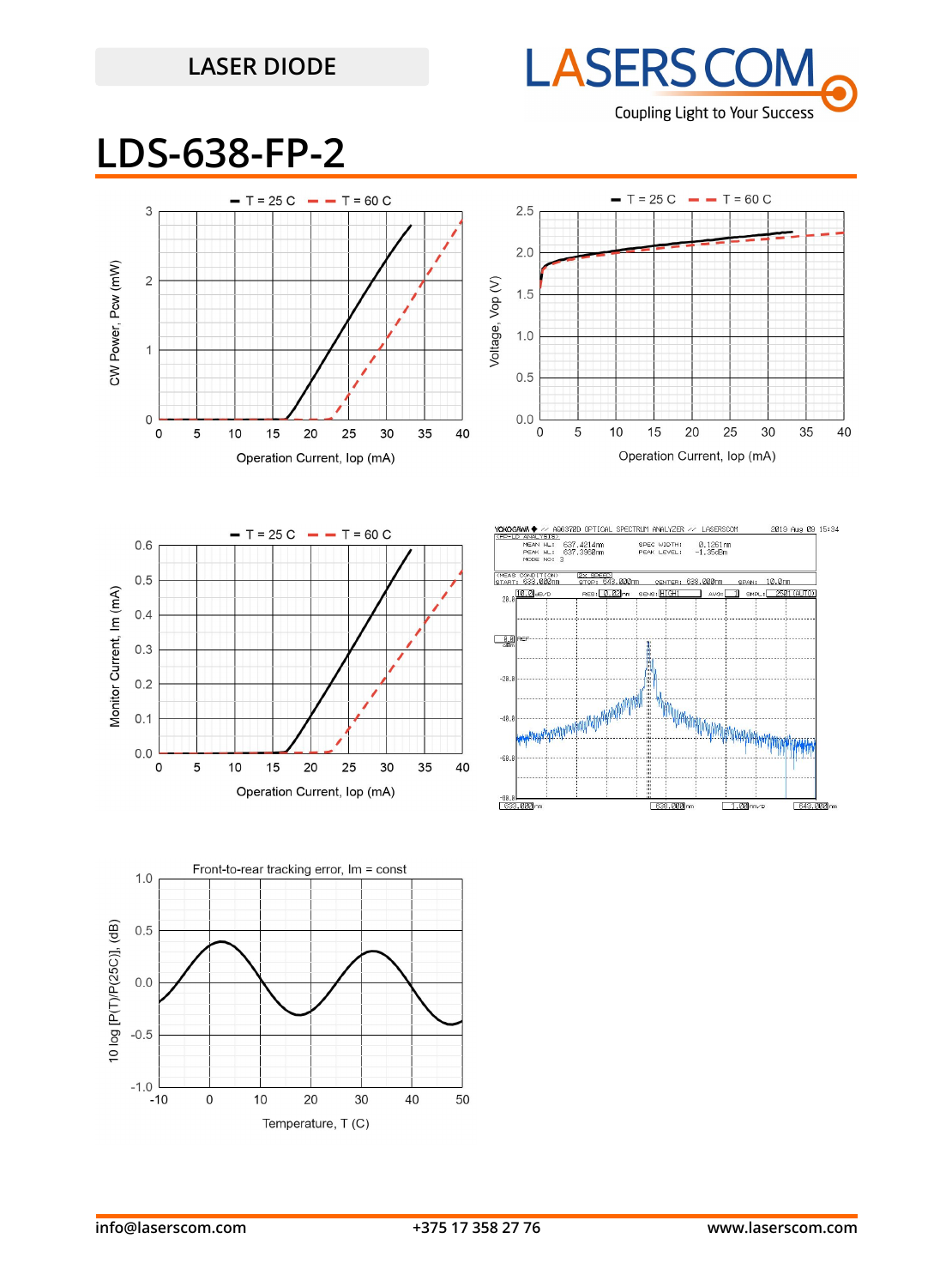## **LASER DIODE**



**LDS-638-FP-2**